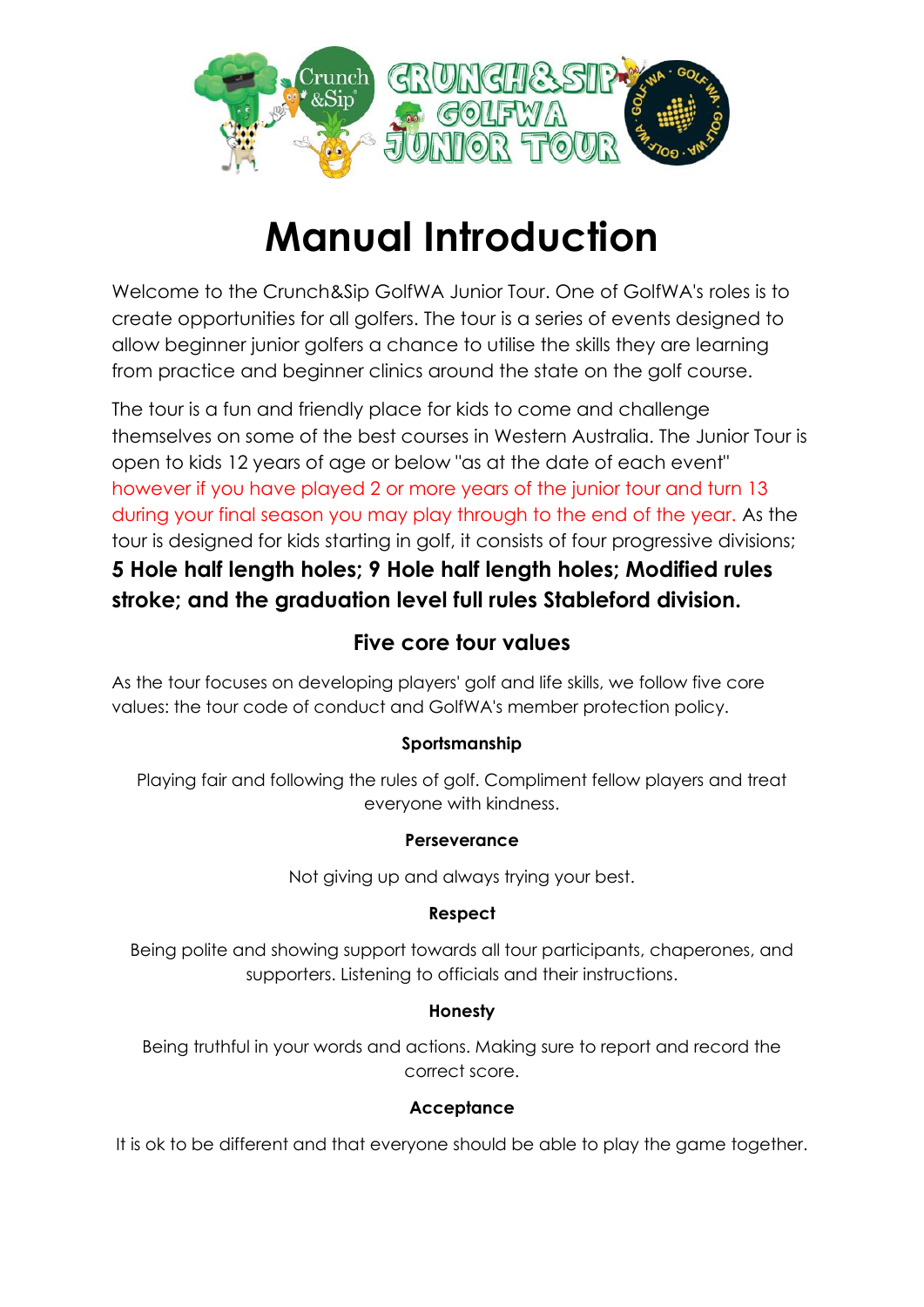

## **Code of Conduct**

All players, caddies, and spectators must adhere to the following code of conduct in conjunction with the GolfWA Member Protection Policy.

Comply with commonly accepted standards of golfing etiquette.

Focus on the children's efforts and performance rather than winning or losing.

Never ridicule or raise your voice at your child, parents, or other children for making a mistake or losing a competition.

Show appreciation for good performance and skilful plays by all players (including opposing players).

Respect officials' decisions.

- Please respect every young person's rights, dignity, and worth regardless of their gender, ability, cultural background, or religion.
- It is an offence to throw, or deliberately in anger break golf equipment (including golf balls) during a competition.
- It is an offence to utter inappropriate audible obscenities.
- It is an offence to fail to comply with the Rules of Golf and Local Rules in force or fail to comply with any other rules, bylaws, directions, instructions, including dress regulations.
- Understand the repercussions if you breach, or are aware of any breaches of, this code of behaviour.

GolfWA's Member Protection Policy can be found at <https://www.golfwa.org.au/cms/>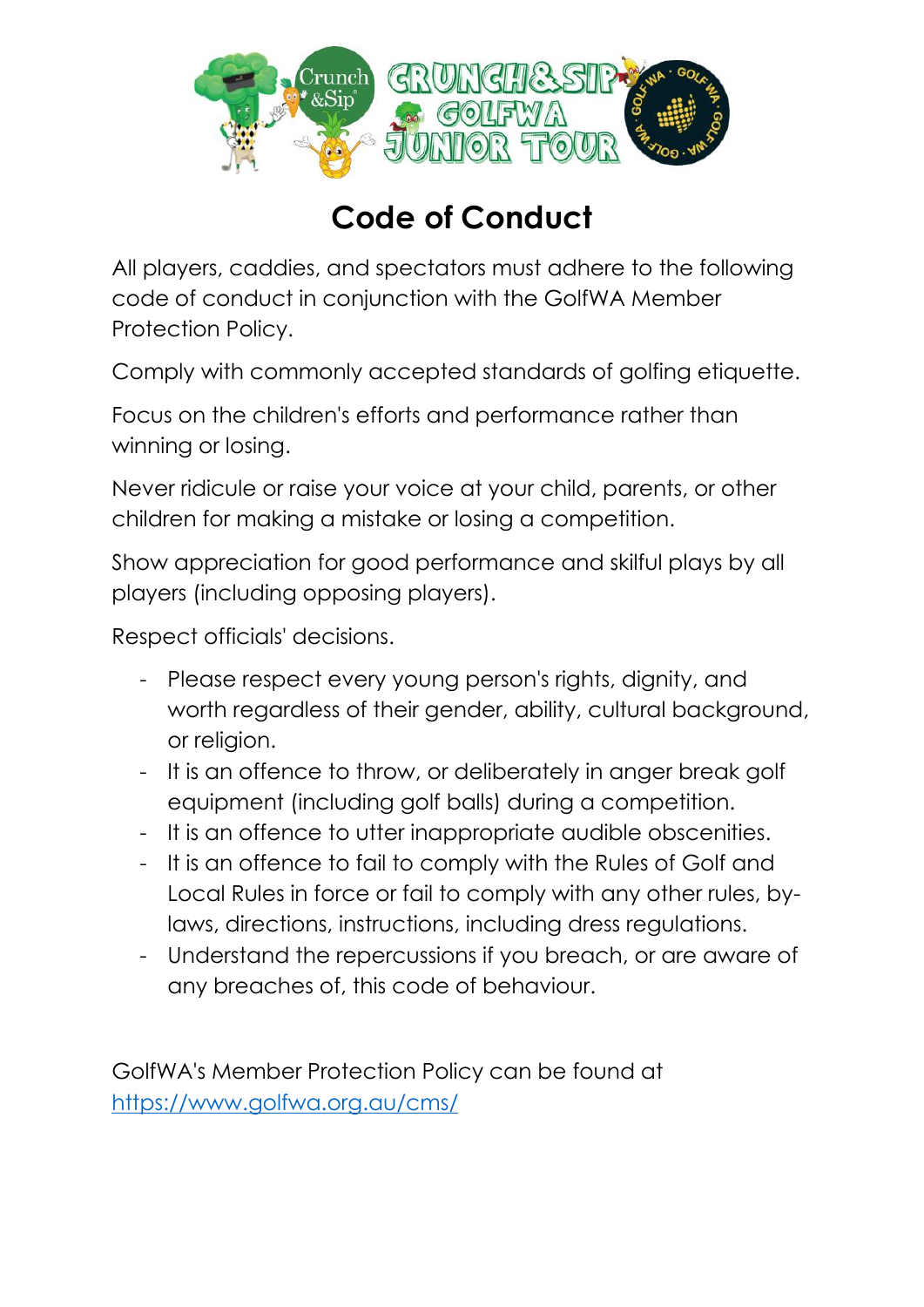

# **Junior Tour Divisions**

Each division is structured on a skill level, and modified rules have been designed to reflect the stage of golfing ability the player is currently at. The divisions have been developed to allow the growth of skills and knowledge while emphasising he game's enjoyment and core values. Entry into each division is based upon a child's ability and not necessarily their age.

So which division suits your child?

Tiger Tees (Half-length) hole Division is Open to players who do not hold an official GA handicap.

Tiger Tee Golf is aimed at kids who are beginners and want to develop on course skills in a fun and encouraging way. The course is shortened with dedicated half-length hole tee markers and a range of modified rules. You can choose either 5 or 9 holes.

The 5 Hole, Tiger Tee division, is a great place to start if the player has not been on course before and has the basic skills of golf.

The 9 Hole, Tiger Tee division, allows room for growth through increase in stamina and strength gain to ease into the full length nine hole divisions.

Scoring for these divisions is completed by the group chaperone. You will be required to count your own child's shots (and have them count too) and verify it at the end of each hole with the chaperone. The chaperone will submit the score sheet to the tournament official at the end of the round.

Caddies will be permitted for all participants in the Tiger Tees divisions. Please refer the Crunch & Sip GolfWA Junior Tour Caddy Policy for further details on the caddy's roles.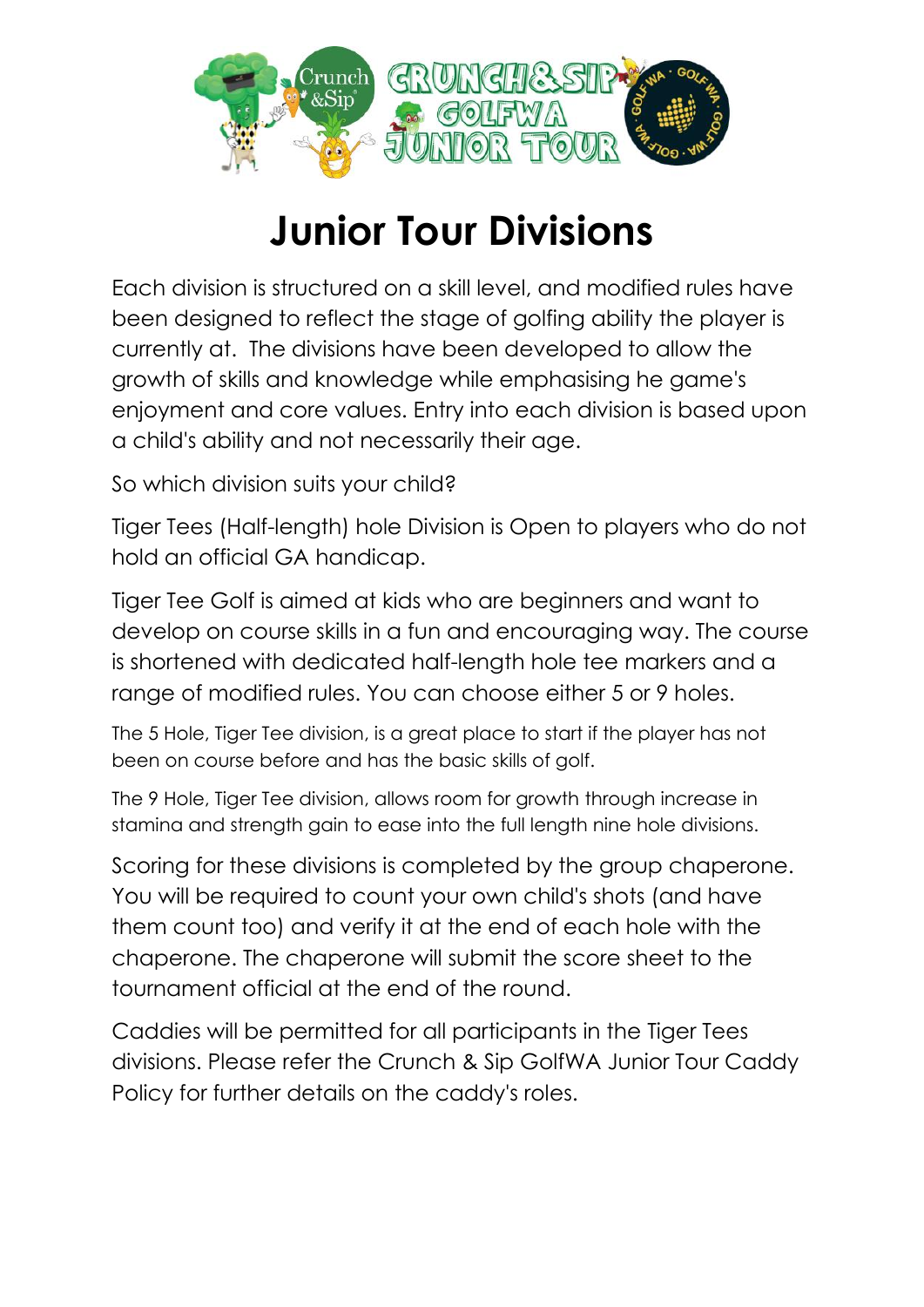

# **Tiger Tee Rules**

To be played in conjunction with the official rules of golf.

1. Tiger Tee to Green – a player is allowed 7 shots if the player is not on the green in 7 shots they pick up and place the ball on the nearest edge of the green.

2. Tiger Tee Golf - allows a maximum of 10 shots per hole, if the player has not holed out in ten shots they pick up and score 10 (and place a circle around the 10). Scores of 1 to 10 shots where the player has holed out record the score without the circle.

3. Bunkers – should a player's ball come to rest in a bunker the player is allowed 1 shot to get out, if the player is not successful, they lift and place the ball on the fairway next to the bunker (not nearer to the hole).

4. Rough – if a player's ball comes to rest in the rough a player may pick up and drop the ball within two club-lengths of the fairway (but still in the rough), not nearer the hole.

5. Penalty Area – if a player's ball enters a penalty area it is a 1 stroke penalty, and the player can place a ball within two club-lengths of where it entered the penalty area, not nearer the hole.

6. Out of Bounds – if a player's ball is out of bounds it is a 1 stroke penalty, and the player can place a ball within two club-lengths of the fairway but not nearer the hole.

7. Windy (miss hit) – should a player swing and miss the ball this is not counted as a shot.

### Tiger Tee Prizes

As the Tiger Tees divisions are aimed at kids who are beginners, working to develop on course skills in a fun and encouraging way, there are no formal prizes or presentations. The participants are awarded Tour tokens see below for details), which are earned based on skill development and sportsmanship.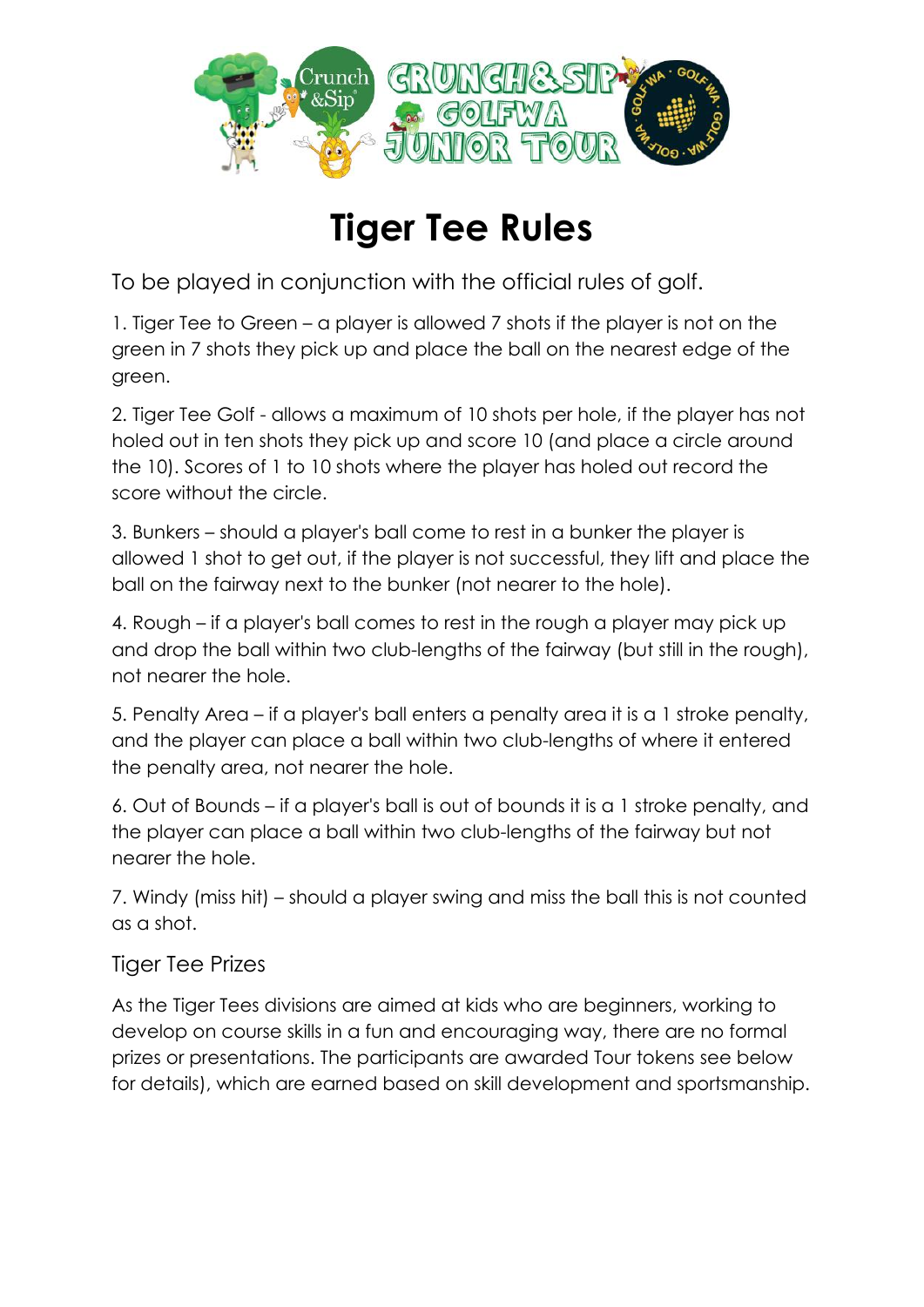

# **Modified Stroke Division**

Open to those players who do not hold an official GA handicap OR a male player with a GA handicap of 32.0 or above OR a female player with a GA handicap of 36.0 or above (those players who hold a GA handicap below that which is stated MUST play in the Stableford Division).

The Modified Stroke division is the next level within the tour, aimed at kids ready to play nine holes of golf, at full course length, and are still developing their skills and knowledge of the entire game. Modified Stroke is also played with modified rules in place. They differ from those of the Tiger Tee division as the participants develop their skills and knowledge.

Scoring for this division is completed by both the player and group chaperone. Players will be given a scorecard to complete, as they will need to develop this skill. The cards are completed on the tee box following the hole played and the score verified with the group chaperone.

Caddies are permitted in Modified Stroke. Please refer the Crunch & Sip GolfWA Junior Tour Caddy Policy for further details on the roles of the caddy.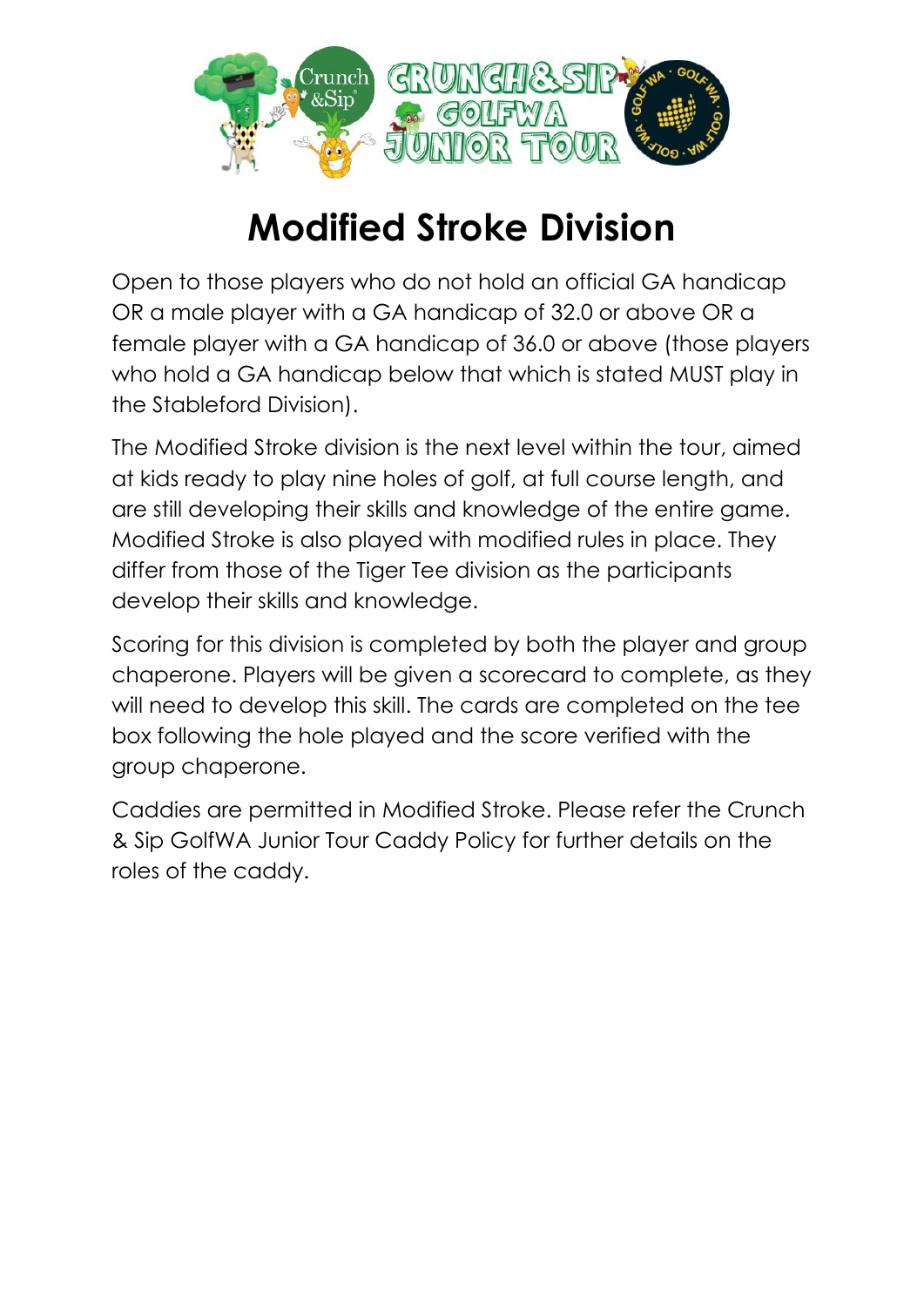

## **Modified Stroke Rules**

To be played in conjunction with the official rules of golf.

1. Tee to Green – a player is allowed 7 shots if the player is not on the green in 7 shots they pick up and place the ball at the nearest edge of the green.

Modified Stroke Golf – allows a maximum of 10 shots per hole, if the player has not holed out in ten shots they pick up and score 10 (and place a circle around the 10)—scores of 1 to 10 shots where the player has holed out record the score without the circle.

3. Bunkers – should a player's ball come to rest in a bunker the player is allowed 2 shots to get out, if the player is not successful, they lift and place the ball on the fairway next to the bunker, not nearer to the hole.

4. Penalty Area – if a player's ball enters a penalty area it is a 1 stroke penalty and the player can place a ball within two clublengths of where it entered the penalty area, not nearer the hole.

Modified Stroke Prizes

As the participants strive to improve their skills and become confident with competing, 1st, 2nd and 3rd places are awarded. A full presentation will follow the round and all participants are encouraged to stay. Tour tokens (see below for details) will be awarded to participants based on skill development as with other Tour divisions.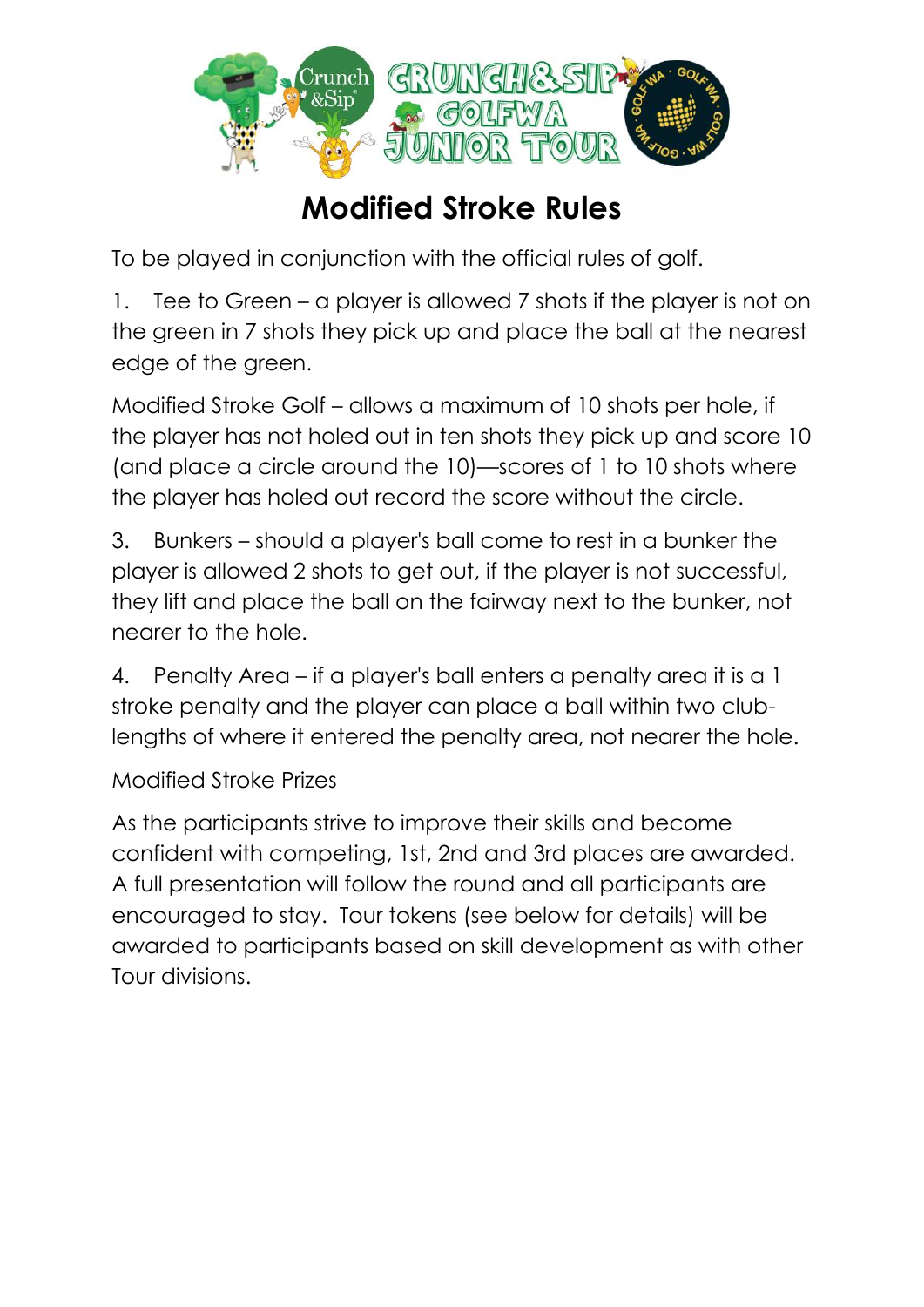

# **Stableford Division**

Players who hold an official GA handicap or a male player with a GA handicap of 32.0 or below and a female player with a GA handicap of 36.0 or below, if you are above these handicaps you must enter Modified Stroke.

The graduate-level of the tour, the Stableford Division, aims at kids who are club members with an official Golflink handicap. The nine-hole competition is designed to build their confidence before heading into the 18-hole Junior Open events. As the scores are entered through Golflink and handicapped, there are no modified rules.

Scoring is completed on an official scorecard by the player. Stableford scoring is a points-based system, if you are unsure of how to use your handicap to score this event, please speak to the GolfWA tournament official.

Caddies are NOT permitted in the Stableford Division. Please refer the Crunch & Sip GolfWA Junior Tour Caddy Policy for further details on the caddy's roles.

## **Crunch & Sip GolfWA Junior Tour – Stableford caddies**

Caddie duties for the Stableford division are restricted.

Caddies can transport the golf bag, pushcart, rake bunkers, search for golf balls and provide food, drink, and provide emotional support.

All golf decisions are to be left to the player.

Caddies are not permitted on the green, the group chaperone is allowed on the green.

Stableford Rules.

This division is played off the full-length course using the official rules of golf. Make sure you read the [full rules of Golf by the Royal and Ancient](https://www.randa.org/Rog/2019/Pages/The-Rules-of-Golf)

### Stableford Prizes.

To prepare the participants for the competitive nature of 18-hole junior events, a full presentation will follow the round. 1st, 2nd, and 3rd places will be awarded, and all participants are encouraged to stay. Tour tokens (see below for details) will be awarded to participants based on skill development as with other Tour divisions.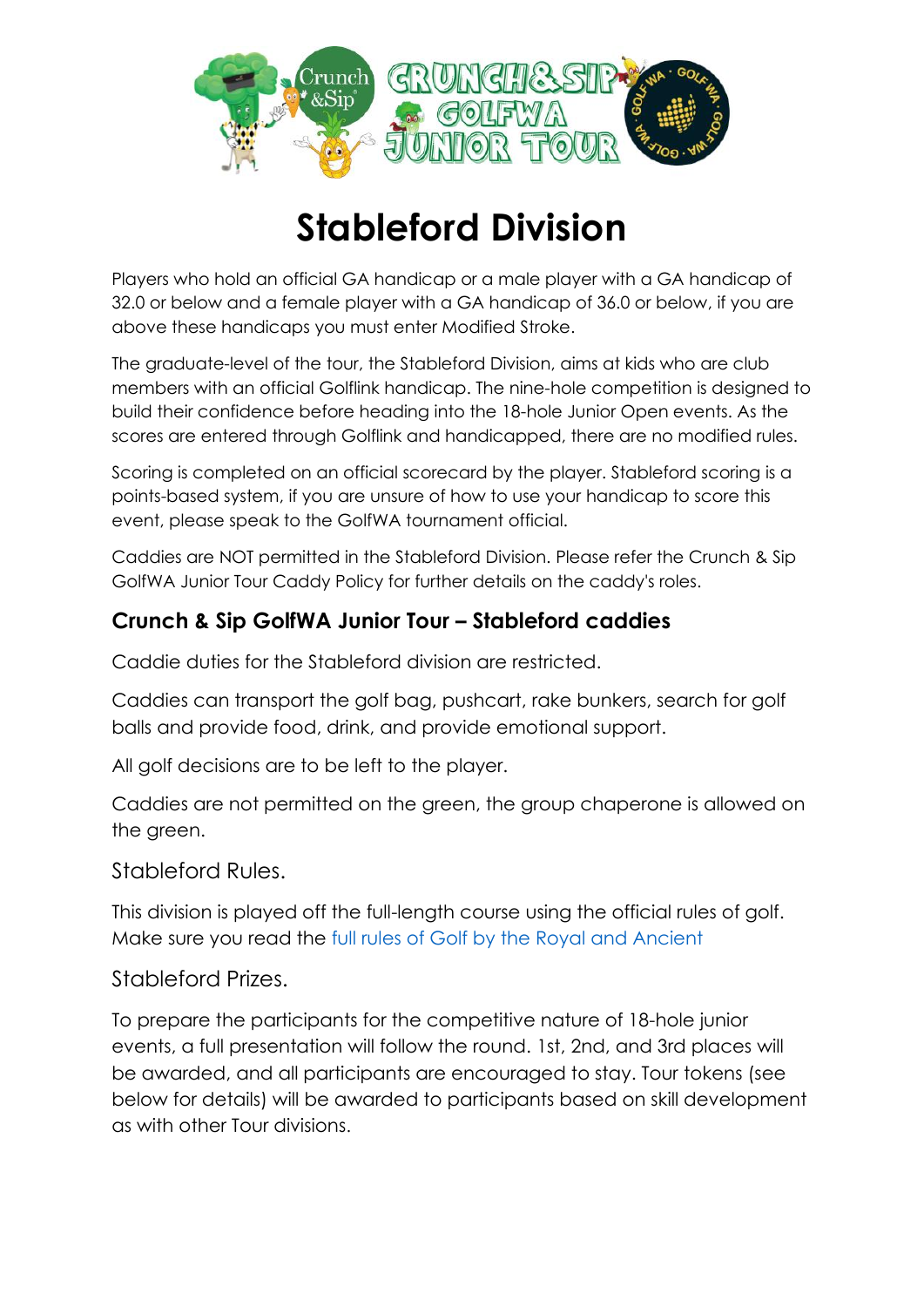

## **Tour token stamps**

Tour token stamps are a currency-based system that will be used to reward participants playing the tour.

Tour tokens to be accumulated throughout the year. They can then be exchanged for various prizes listed in our catalogue on the GolfWA website. Tour tokens can be earned in several ways throughout each event:

On or off course skills challenges.

Rules knowledge.

Beating a personal best score.

Tour tokens are individual rewards for individual accomplishment and will not be published for public knowledge.

# **Chaperones**

Chaperones are appointed to accompany and supervise playing groups and are an important requirement of the tour. They are in place to uphold the integrity of the game and ensure all players can play golf in a fun and supportive environment. A chaperone could be but is not limited to, a club volunteer, a GolfWA volunteer or the parent/relative in the group. They will be selected and allocated to groups by GolfWA.

All participants are required to provide a chaperone at some point throughout the season. We understand that there are times when you cannot; therefore, there is a place to note when you are available for events either by email or in MI tournament.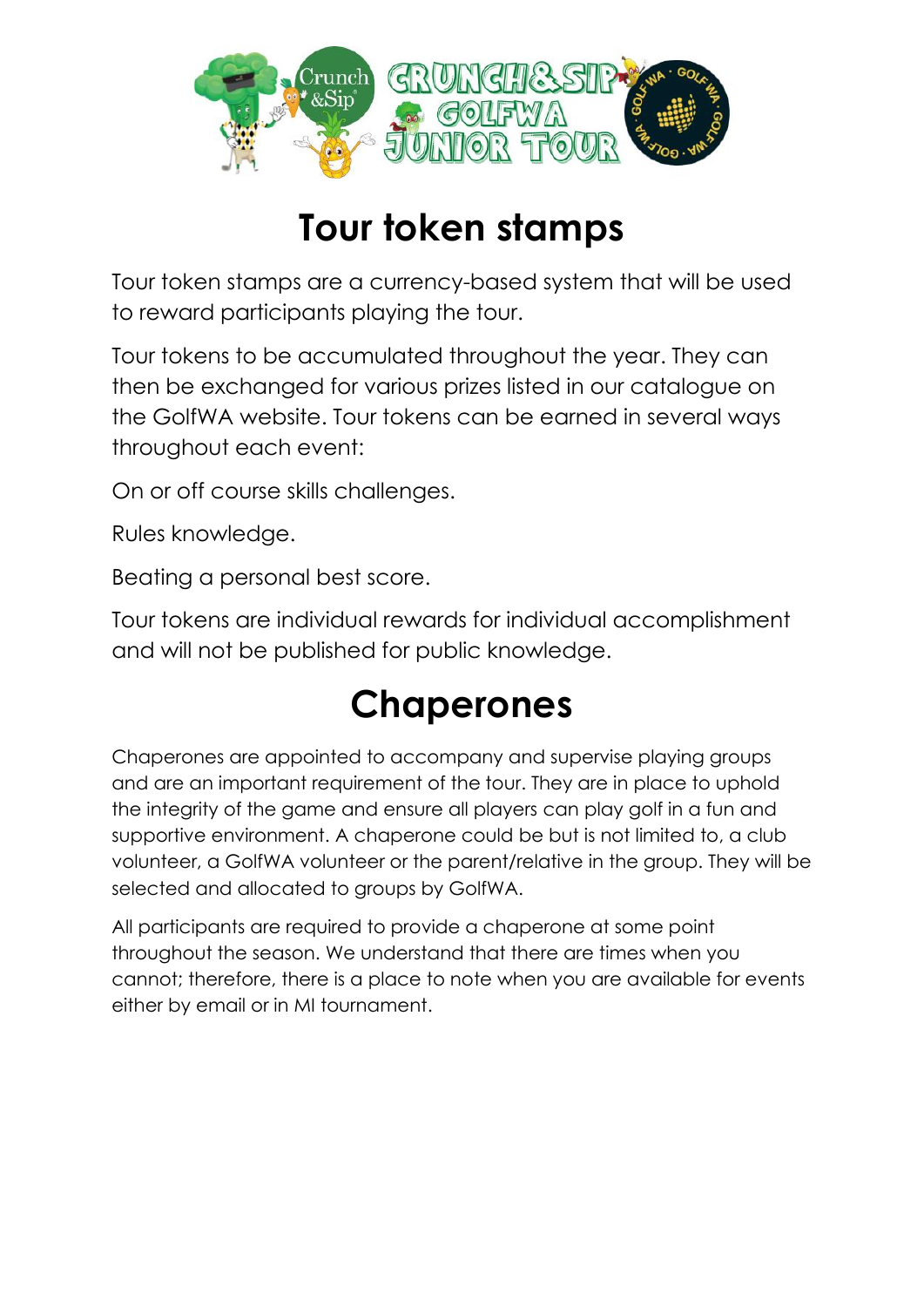

# **Chaperone Role**

The Pace of Play:

- Set the walking pace.

- The groups place in the field is behind the group ahead, not in front of the group behind.

- If the group is falling behind, once the first two players have holed out send them to the next hole to tee off.

- Score records are to be completed on the next tee box (not on the green of the hole just played).

- If a ball is hit into the bush and you did not see where it had landed, have the player hit a provisional ball.

- Record times on the score sheet as required.

Order of Play:

- 'Ready golf' is the aim of the day.

- When required, voice the player who you believe should be taking the next shot.

## Scoring:

- Keep a tally of every shot each player in the group hits.
- Verify the score with each player at the end of the hole.

- Hand the score sheet to the GolfWA tournament official at the end of the round.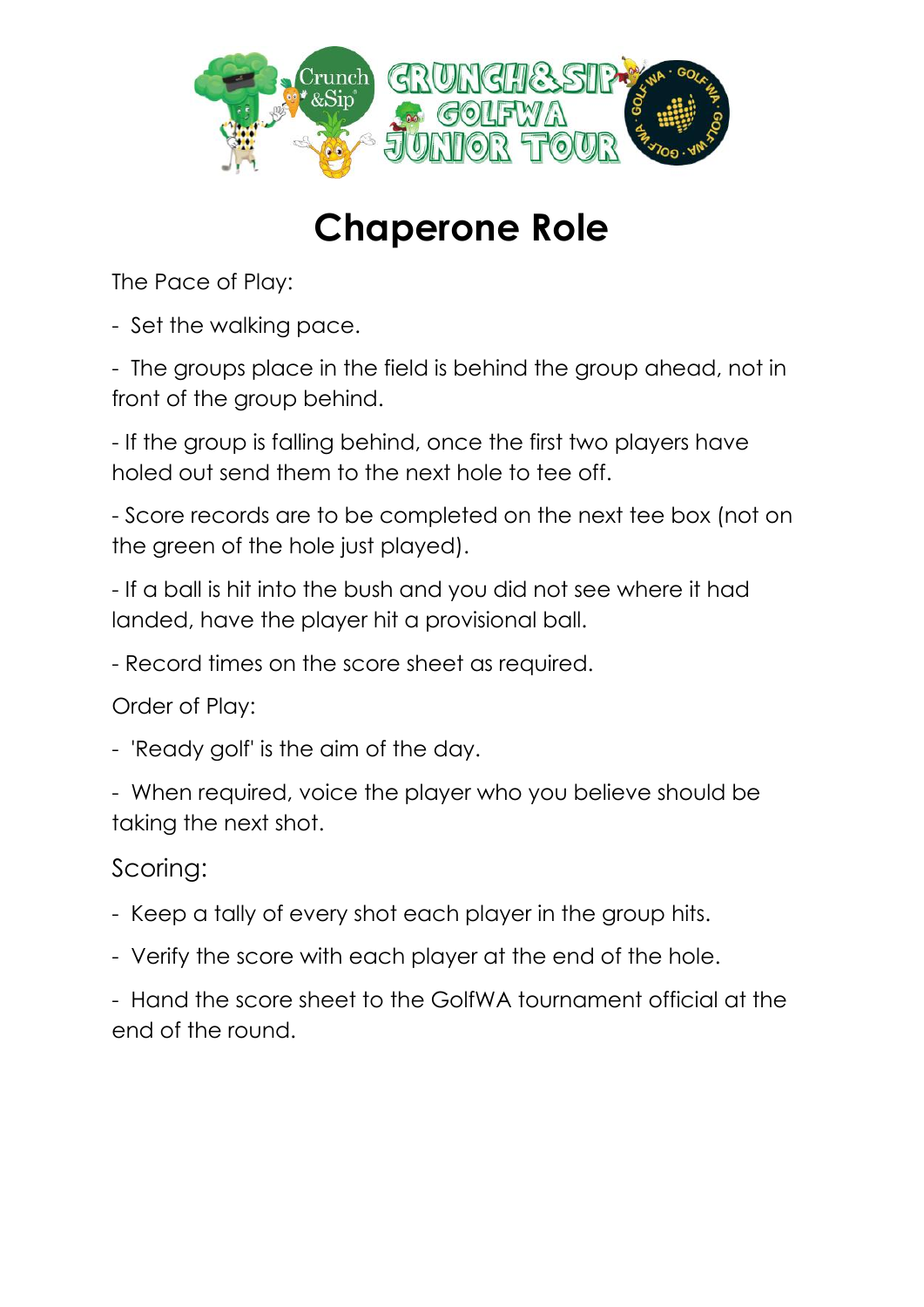

## Chaperone Rules:

- Encourage the use of the modified rules for the appropriate division when required.

- Make rulings when you have the knowledge to do so. If you are unsure of the ruling, have the player play 2 balls for the remainder of the hole and take the ruling to a GolfWA staff member following the round.

Following the round:

- Verify the scores. Move off the final green to the scoring table. Have the player verify their scores and complete their scorecard if applicable.

- Take the group to the skills challenges to play for Tour tokens and record on the score sheet.

- Record the players answer to the rules question displayed for the day.

Observation/Feedback:

- Players who have slow pre-shot routines and are slowing down the group.

- Parents who may be overstepping the caddy guidelines.

- Players/Parents who exhibit unsportsmanlike behaviour.
- Players/Parents who exhibit aggressive/abusive behaviour.

A chaperone will be allocated to every group and stated on the event draw.

Chaperones will be required to check-in with GolfWA staff at least 20 mins prior to your allocated group time. They are responsible for the group from Tee-off, throughout the round, and following the round until the score sheet is submitted.

Chaperones are identified in the group by a chaperone vest to be received at check-in.